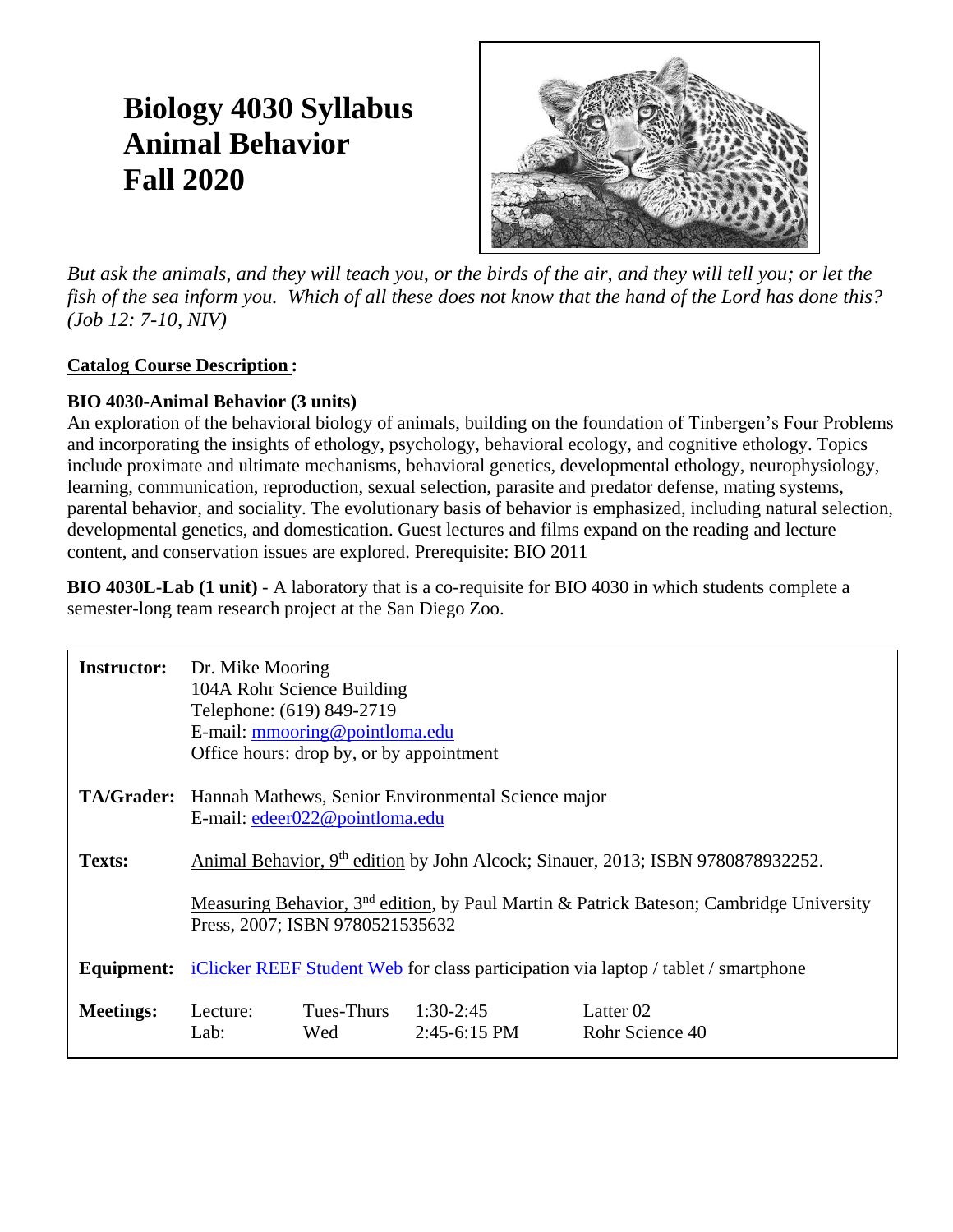#### **Student Learning Outcomes:**

Upon completion of the course, you will be able to:

- state Tinbergen's four problems and identify questions as being either proximate or ultimate
- explain how behavior develops on the proximate level and give hypotheses for behavioral differences
- design, execute, and interpret an original research project based on behavioral observations
- argue for the possession of emotions, self-awareness, and consciousness in non-human animals
- articulate the importance of behavior to the practice of conservation biology

## **COURSE DESIGN**

**(1) Textbook Readings and Guided Questions:** I have prepared a set of guided questions for each topic reading in the Alcock textbook that will be posted on Canvas. The guided questions are designed to: (1) help you focus on the information that is most relevant to this course, (2) prepare you for iClicker REEF review quizzes and the midterm exams, and (3) give you the foundational knowledge needed for activities.

**(2) Canvas:** Being that we are online, all the class material will be on the Canvas site, and assignments will be submitted via Canvas and graded online. All assignments have a due date, so try to stay current. Note that CANVAS DOES NOT SUPPORT PAGES – you may submit Word or PDF documents. Your grader and I will often give you feedback on Canvas, so be sure to set up Canvas to alert you when you get comments.

**(3) Late Assignments:** Late penalties will apply for all assignments submitted after the due date. For labs and journal article assignments (20 pts), 2 points will be deducted for each day late (no points after 10 days). A proportionately similar penalty will be applied for assignments of different point values. The intent of late penalties is to encourage you to turn in your work on time, and to be fair to those who do turn in their work on time. However, if you have a legitimate reason for not submitting an assignment on time, please tell me (by emailing directly) and the grader (by including a note in the text box when you submit).

(**4**) **Academic Honesty**: The PLNU policy on academic honesty is listed under the institutional policies below. My experience is that many students are not aware that some of their regular practices are considered plagiarism. For example, while you are free to discuss readings and lecture material among yourselves, I expect that you will each do your own work on individual assignments. In this case, teaming up with other students to write joint answers is plagiarism. Do not share electronic files of your answers to an assignment with another student; if they use your answers you are also guilty of plagiarism. Copying and pasting answers to assignments from online sources is very much plagiarism – use your own words and ideas!

**(5) iClicker REEF Student Web:** The synchronous meetings will consist of a combination of lecture and small group activities. To enable participation by everyone in a large class, I require you to have the iClicker REEF app loaded on your device (laptop, tablet, or smartphone) for use with quizzes and other activities. Your REEF answers will be recorded and points assigned based on class participation (being engaged in class activities) and performance (getting the right answer). Weekly review quizzes are based on the reading assignments. Your iClicker REEF score at the end of the semester will be your REEF participation score.

**(6) Course Credit Hour Information:** In the interest of providing sufficient time to accomplish the stated Course Learning Outcomes, this class meets the PLNU credit hour policy for a 4 unit class delivered over 15 weeks. It is anticipated that students will spend a minimum of 37.5 participation hours per credit hour on their coursework. For this course, students will spend an estimated 150 total hours meeting the course learning outcomes. The time estimations are provided in the Canvas modules.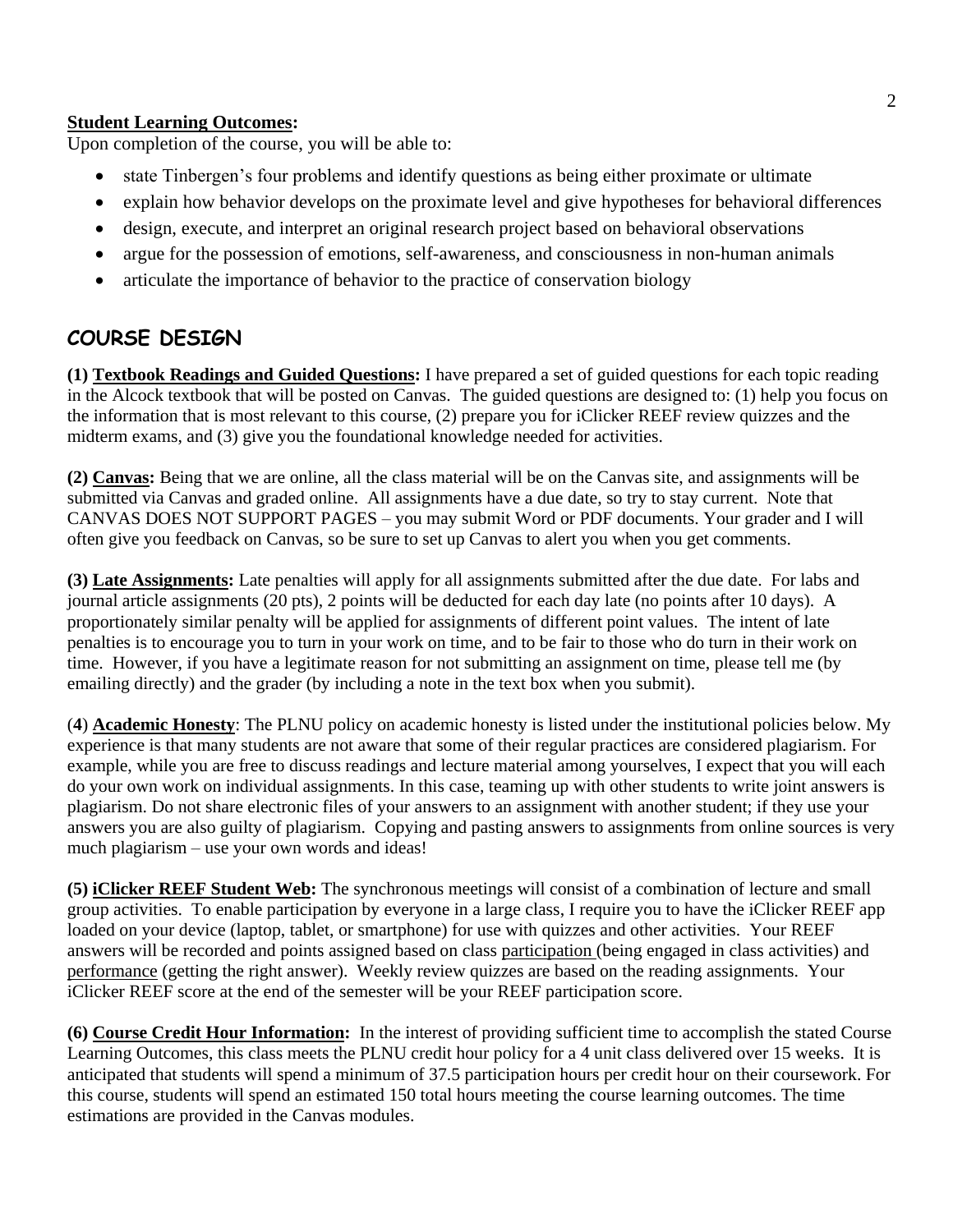**(7) Course Attendance Policy:** Regular and punctual attendance of the synchronous sessions is important for optimal achievement, and is a requirement for this course. Whenever you sign in to a synchronous session on Canvas Zoom YOUR ATTENDANCE WILL BE TAKEN. You are permitted three (3) absences without penalty. Excessive unexcused absences will result in points being deducted from your Attendance Participation grade. I realize that some of you may be in a different time zone, so be sure to account for any time zone changes on your calendar so that you do not miss a synchronous session!

**(8) Journal Articles:** A crucial ingredient in the process of becoming a scientist is the reading and interpretation of journal articles. We will read several classic animal behavior articles relevant to our current topic. Each topic will involve a different task, such as writing an abstract, identifying the hypotheses being tested, and so forth.

**(9) Labs:** The first few labs will involve training sessions on the methodology of conducting behavioral research, which will prepare you for your field research project at the San Diego Zoo, Safari Park, or a regional zoo near your home. The final lab is reserved for Zoom presentations of your research projects.

**(10) Exams:** Exams will be administered on Canvas using the Honorlock system, and will consist of a combination of multiple choice questions and some short answer or essays. The final exam will be semi-cumulative, meaning that key concepts will be included from the semester. A study guide will be available on Canvas for each exam. For Honorlock, you will need to insure that you have a computer with a webcam, reliable internet service, and a somewhat private learning space. Please email me if you have any technology challenges so that we can help you get access to these materials.

**(11) Field Research Project:** Each of you will work conduct a zoo research project involving behavioral observations at the San Diego Zoo or another zoo I am working with zoo staff to identify exhibits and behavioral data that will be most beneficial to the zoo and you will be assigned a project. For student in the San Diego area, I have arranged entrance passes to the San Diego Zoo or Safari Park. For students outside of the San Diego area, I will work with your local zoo to organize an entrance pass and research suggestions. You will work in teams when possible. Once you start the on-site behavioral observations, plan to conduct observations at least once a week for 8 weeks to get a good sample size. Following completion of the field work, you will analyze your data and write a scientific report due on Canvas and based on journal article format. All projects are required to have a data analysis and literature review component to them (I will give you specific guidelines). You will give a brief PowerPoint presentation (plus Q&A) to the class during the final lab meeting to share what you have learned. Teams will complete peer review reports at the semester's end.

## **Grading Criteria**

*Points are estimates and may change*

• Guided questions 20 @ 5 pts 100 • Attendance points 50 • iClicker Participation points 50  $\bullet$  Midterm exams - 2  $\omega$  100 pts 200 • Cumulative final exam 100 • Lab/Guest Lectures - 10 @ 20 pts 200 • Journal article assignments - 6 @ 20 pts 120 • Team research paper 100 **TOTAL POINTS 920**

| <b>LETTER GRADES:</b> |     |      |       |  |
|-----------------------|-----|------|-------|--|
|                       | 90% | C    | 70%   |  |
| $A -$                 | 88% | $C-$ | 68%   |  |
| $B+$                  | 86% | $D+$ | 66%   |  |
| B                     | 80% | Ð    | 60%   |  |
| $B-$                  | 78% | D-   | 58%   |  |
| $C_{+}$               | 76% | F    | < 58% |  |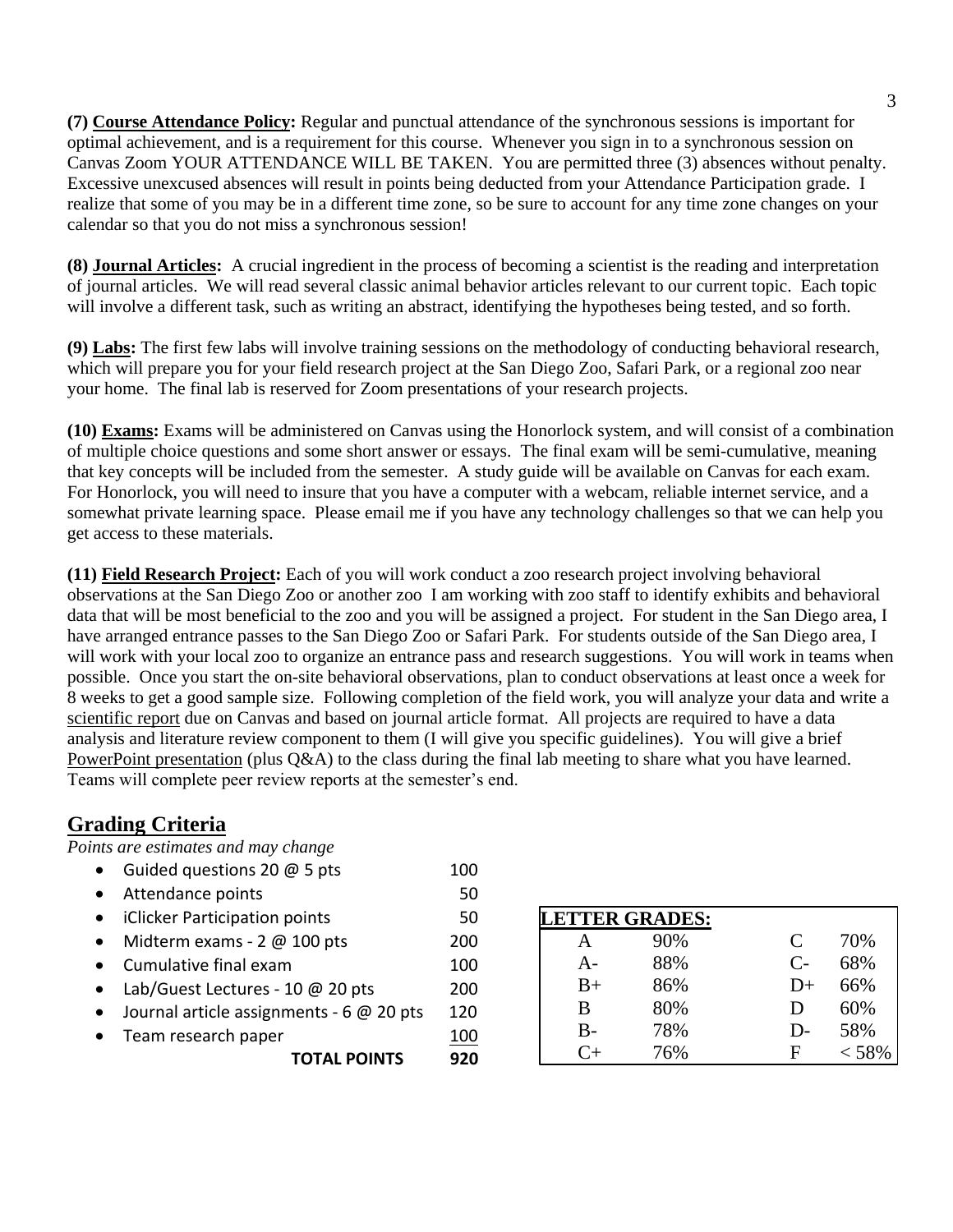PLNU forward

## **PLNU INSTITUTIONAL POLICIES**

#### **PLNU Mission: To Teach ~ To Shape ~ To Send**

Point Loma Nazarene University exists to provide higher education in a vital Christian community where minds are engaged and challenged, character is modeled and formed, and service becomes an expression of faith. Being of Wesleyan heritage, we aspire to be a learning community where grace is foundational, truth is pursued, and holiness is a way of life.

**General Education:** This course is one of the components of the General Education Program at Point Loma Nazarene University, under the category of "Exploring an Interdependent World." By including this course in a common educational experience for undergraduates, the faculty supports an introduction to the natural and social sciences as tools for exploring the world, with emphasis on collecting and interpreting empirical data for both theoretical and practical purposes. PLNU provides a foundational course of study in the liberal arts informed by the life, death, and resurrection of Jesus Christ. In keeping with the Wesleyan tradition, the curriculum equips students with a broad range of knowledge and skills within and across disciplines to enrich major study, lifelong learning, and vocational service as Christ-like participants in the world's diverse societies and cultures.

**PLNU Attendance and Participation Policy:** Regular and punctual attendance at all classes is considered essential to optimum academic achievement. If the student is absent from more than 10 percent of class meetings, the faculty member can file a written report which may result in de-enrollment. If the absences exceed 20 percent, the student may be de-enrolled without notice until the university drop date or, after that date, receive the appropriate grade for their work and participation. See [Academic Policies](http://catalog.pointloma.edu/content.php?catoid=18&navoid=1278) in the Undergraduate Academic Catalog.

**PLNU Academic Honesty Policy:** Students should demonstrate academic honesty by doing original work and by giving appropriate credit to the ideas of others. Academic dishonesty is the act of presenting information, ideas, and/or concepts as one's own when in reality they are the results of another person's creativity and effort. A faculty member who believes a situation involving academic dishonesty has been detected may assign a failing grade for that assignment or examination, or, depending on the seriousness of the offense, for the course. Faculty should follow and students may appeal using the procedure in the university Catalog. See [Academic Policies](http://catalog.pointloma.edu/content.php?catoid=18&navoid=1278) for definitions of kinds of academic dishonesty and further policy information.

**PLNU Academic Accommodations Policy:** While all students are expected to meet the minimum standards for completion of this course as established by the instructor, students with disabilities may require academic adjustments, modifications or auxiliary aids/services. At Point Loma Nazarene University (PLNU), these students are requested to register with the Disability Resource Center (DRC), located in the Bond Academic Center. [\(DRC@pointloma.edu](mailto:DRC@pointloma.edu) or 619-849-2486). The DRC's policies and procedures for assisting such students in the development of an appropriate academic adjustment plan (AP) allows PLNU to comply with Section 504 of the Rehabilitation Act and the Americans with Disabilities Act. Section 504 (a) prohibits discrimination against students with special needs and guarantees all qualified students equal access to and benefits of PLNU programs and activities. After the student files the required documentation, the DRC, in conjunction with the student, will develop an AP to meet that student's specific learning needs. The DRC will thereafter email the student's AP to all faculty who teach courses in which the student is enrolled each semester. The AP must be implemented in all such courses.

If students do not wish to avail themselves of some or all of the elements of their AP in a particular course, it is the responsibility of those students to notify their professor in that course. PLNU highly recommends that DRC students speak with their professors during the first two weeks of each semester about the applicability of their AP in that particular course and/or if they do not desire to take advantage of some or all of the elements of their AP in that course.

**PLNU Copyright Policy:** PLNU, as a non-profit educational institution, is entitled by law to use materials protected by the US Copyright Act for classroom education. Any use of those materials outside the class may violate the law.

#### **PLNU Final Examination Policy:**

Successful completion of this class requires taking the final examination on its scheduled day. The final examination schedule is posted on this syllabus. No requests for early examinations or alternative days will be approved unless you have 3 final exams scheduled on the same day or another compelling reason.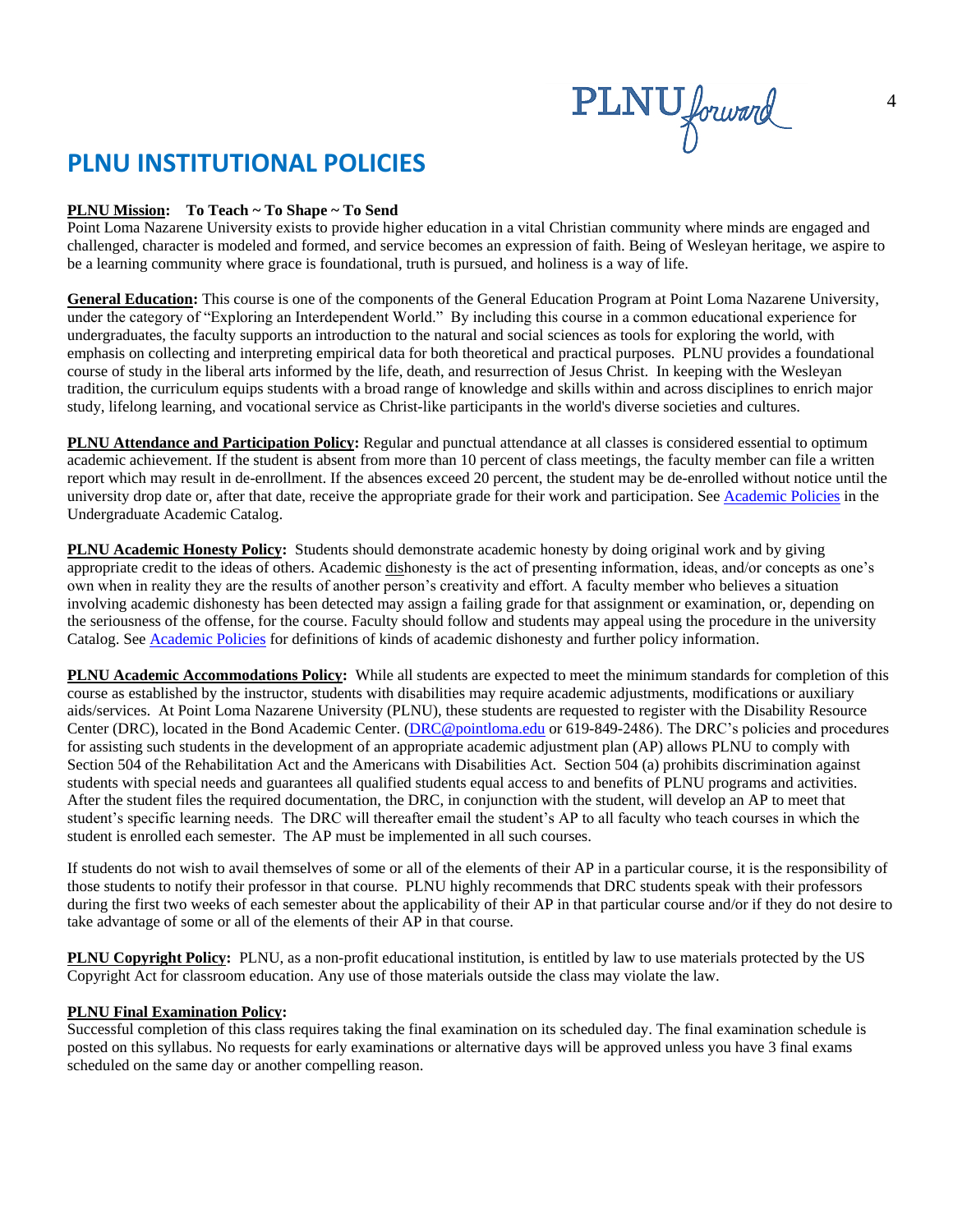## **ANIMAL BEHAVIOR CLASS SCHEDULE - FALL 2020**

| <b>DATE</b>                                        | <b>TOPIC</b>                                                                | <b>CHAPTER</b>                  |
|----------------------------------------------------|-----------------------------------------------------------------------------|---------------------------------|
| Aug 18-20                                          | An introduction to animal behavior                                          | $\mathbf{1}$                    |
| Aug 25-27<br><b>AUG 28 - JOURNAL ARTICLE #1</b>    | Proximate and ultimate causes of behavior                                   | $\overline{2}$                  |
| Sept 1-3                                           | The development of behavior: focus on heredity                              | 3                               |
| Sept 8-10<br><b>SEPT 11 - JOURNAL ARTICLE #2</b>   | The development of behavior: focus on environment                           | 3                               |
| Sept 15-17                                         | Control of behavior: neural mechanisms                                      | $\overline{4}$                  |
| Sept 22-24                                         | Organization of behavior: neurons and hormones<br><b>Exam 1-WED SEPT 23</b> | 5                               |
| Sept 29-Oct 1<br><b>OCT 2 - JOURNAL ARTICLE #3</b> | Behavioral adaptations                                                      | 6                               |
| Oct 6-8                                            | Parasite defense and animal medicine                                        | Hart 2011                       |
| Oct 13-15<br><b>OCT 16 - JOURNAL ARTICLE #4</b>    | Evolution of feeding behavior                                               | 7                               |
| Oct 20-22                                          | Choosing where to live                                                      | 8                               |
| Oct 27-29                                          | Evolution of communication<br><b>Exam 2 – WED OCT 28</b>                    | 9                               |
| Nov 3-5<br><b>NOV 6 - JOURNAL ARTICLE #5</b>       | Evolution of reproductive behavior                                          | 10                              |
| Nov 10-12                                          | Evolution of mating systems                                                 | 11                              |
| Nov 17-19<br><b>NOV 20 - JOURNAL ARTICLE #6</b>    | Evolution of parental care and social behavior                              | $12 - 13$                       |
| Nov 24                                             | Evolution and domestication of dogs                                         | Grimm 2015; MacLean & Hare 2015 |

Dec 3 **FINAL EXAM THURSDAY DEC 3: 1:30-4:00 pm**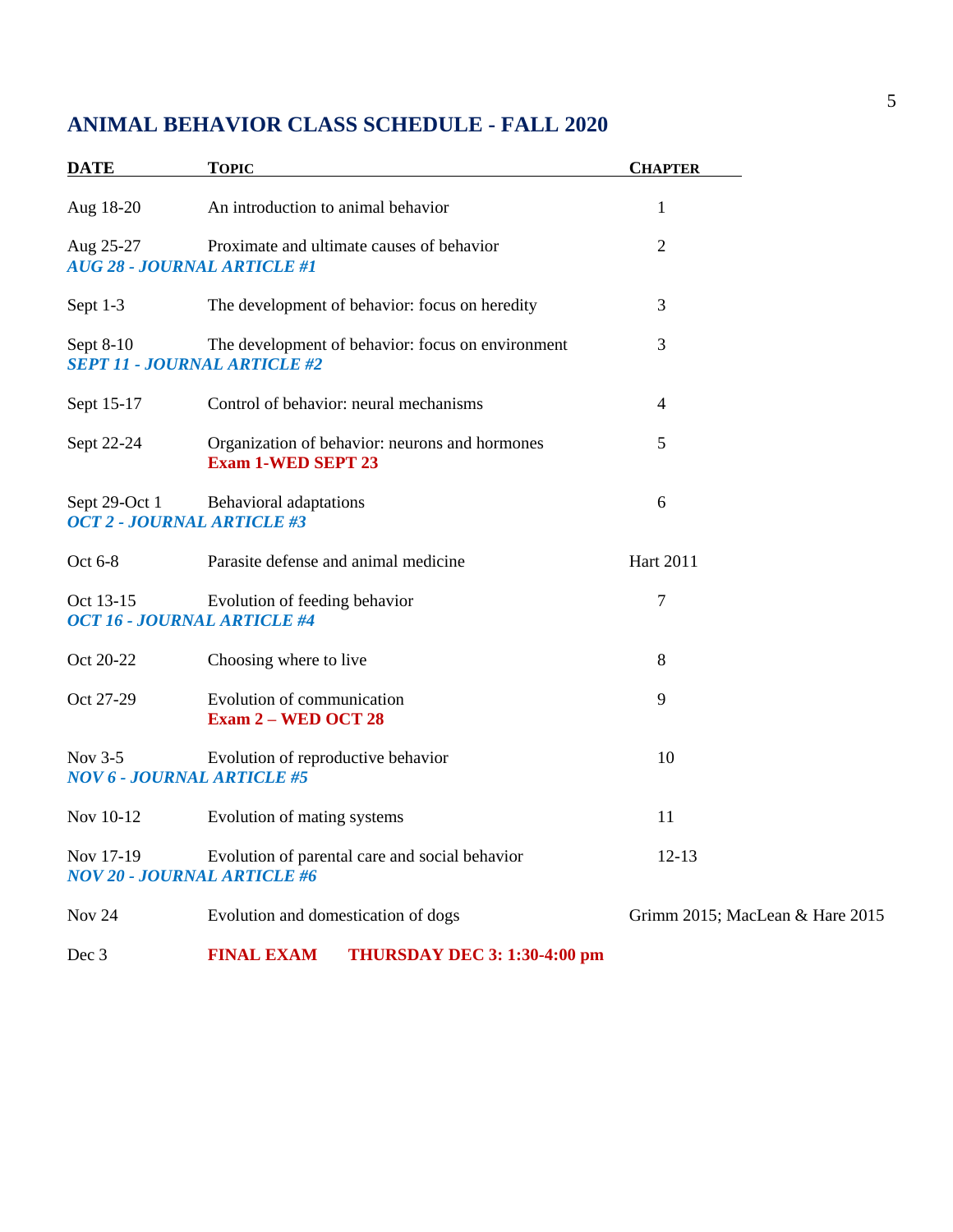## **ANIMAL BEHAVIOR LAB SCHEDULE - FALL 2020**

| Wed              | <b>Presenter / Topic</b>                  | <b>Reading</b> |
|------------------|-------------------------------------------|----------------|
|                  |                                           |                |
| Aug 19           | <b>Behavioral Observation Methods I</b>   | M&B: Ch. 1-4   |
| Aug $26$         | <b>Behavioral Observation Methods II</b>  | M&B: Ch. 5-8   |
| Sept 2           | <b>Behavioral Observation Methods III</b> | San Diego Zoo  |
| Sept 9           | <b>Zoo Research Project</b>               |                |
| Sept 16          | <b>Zoo Research Project</b>               |                |
| Sept 23          | <b>Zoo Research Project</b>               |                |
| Sept 30          | <b>Zoo Research Project</b>               |                |
| Oct 7            | <b>Zoo Research Project</b>               |                |
| Oct 14           | <b>Zoo Research Project</b>               |                |
| Oct 21           | <b>Zoo Research Project</b>               |                |
| Oct 28           | <b>Zoo Research Project</b>               |                |
| Nov <sub>4</sub> | <b>Zoo Research Project</b>               |                |
| Nov 11           | <b>Zoo Research Project</b>               |                |
| Nov 18           | <b>Research Project Presentations</b>     |                |

\* M&B = Martin & Bateson 'Measuring Behavior' text

\_\_\_\_\_\_\_\_\_\_\_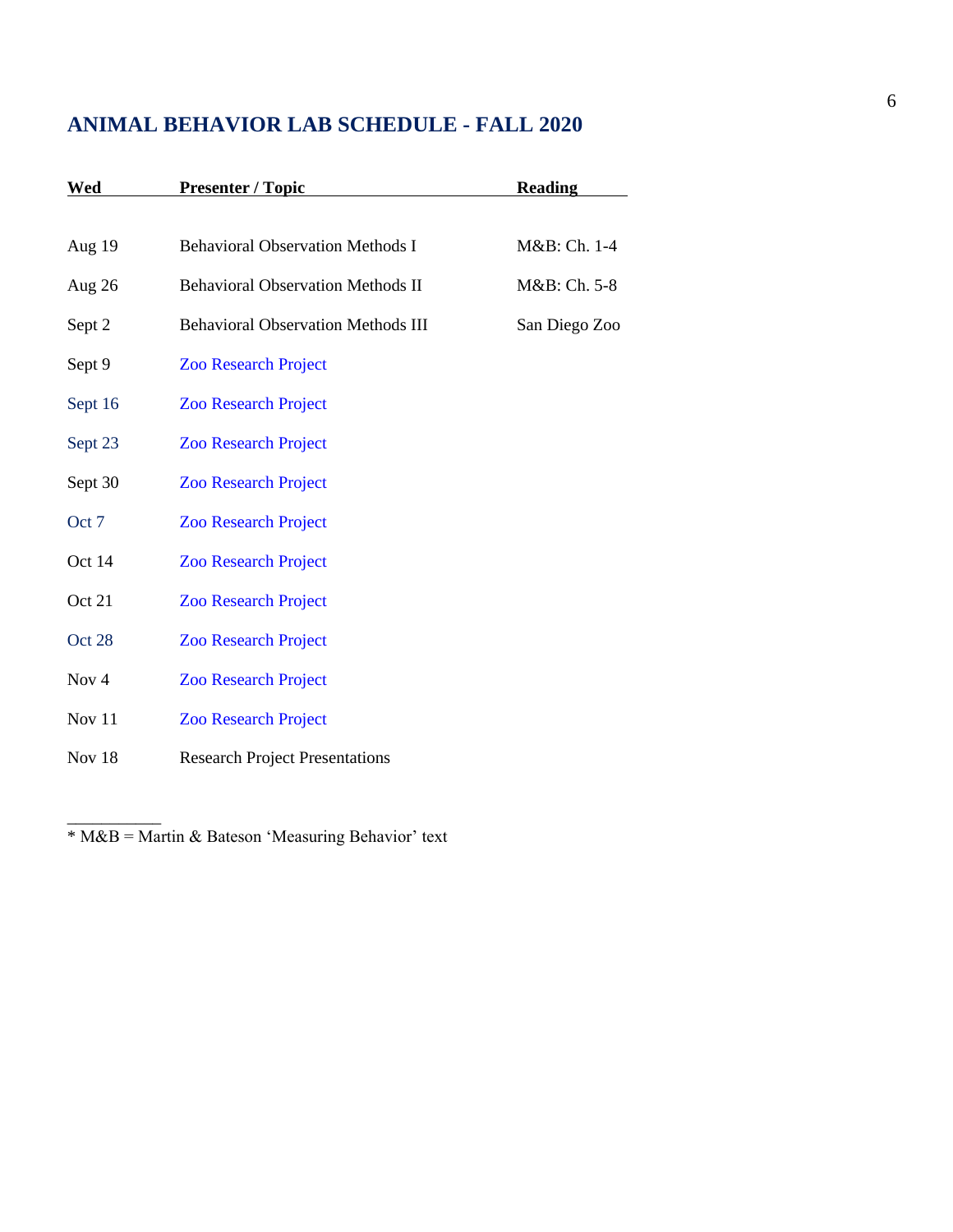## **Alcock Text Reading - Guided Questions 2020**

| <b>Week</b>      | <b>Chapter</b>                                                   | <b>Section</b>                                                   |
|------------------|------------------------------------------------------------------|------------------------------------------------------------------|
| $(1)$ Aug 18-20  | 1-An evolutionary approach to animal behavior                    | Levels of analysis: 8-11                                         |
| (2) Aug 25-27    | 2 and 3-Understanding the causes of bird song                    | (2) Proximate causes: 29-43<br>(3) Ultimate causes: 43-59        |
| $(3)$ Sep 1-3    | 4-Development of behavior (Heredity)                             | Introduction: 64-72<br>Role of Genes: 76-87                      |
| $(4)$ Sep 8-10   | 5-Development of behavior (Environment)                          | Role of environment: 87-104                                      |
| $(5)$ Sep 15-17  | 6-Control of behavior: Neural mechanisms                         |                                                                  |
| (6) Sep 22-24    | 7 and 8-Organization of behavior                                 | (7) Neurons hormones: 149-153<br>(8) Biological rhythms: 153-167 |
| (7) Sep 29-Oct 1 | 9-Behavioral adaptations for survival                            | pp. 183-202                                                      |
| $(8)$ Oct 6-8    | 10-Adaptive responses to parasites                               | Pillars of medicine (Hart 2011)                                  |
| (9) Oct 13-15    | 11 and 12-Evolution of feeding behavior                          | (11) Optimal foraging: 219-228<br>(12) Waggles & spices: 228-246 |
| $(10)$ Oct 20-22 | 13-Choosing where to live                                        |                                                                  |
| $(11)$ Oct 27-29 | 14 and 15-Evolution of communication                             | (14) Hyena pseudopenis: 287-294<br>(15) Honest signals: 294-326  |
| $(12)$ Nov 3-5   | 16-Evolution of reproductive behavior                            |                                                                  |
| (13) Nov 10-12   | 17-Evolution of mating systems                                   |                                                                  |
| $(14)$ Nov 17-19 | 18-Evolution of parental care<br>19-Evolution of social behavior |                                                                  |
| $(15)$ Nov 24    | 20-Evolution and domestication of dogs                           | Grimm 2015; MacLean & Hare<br>2015                               |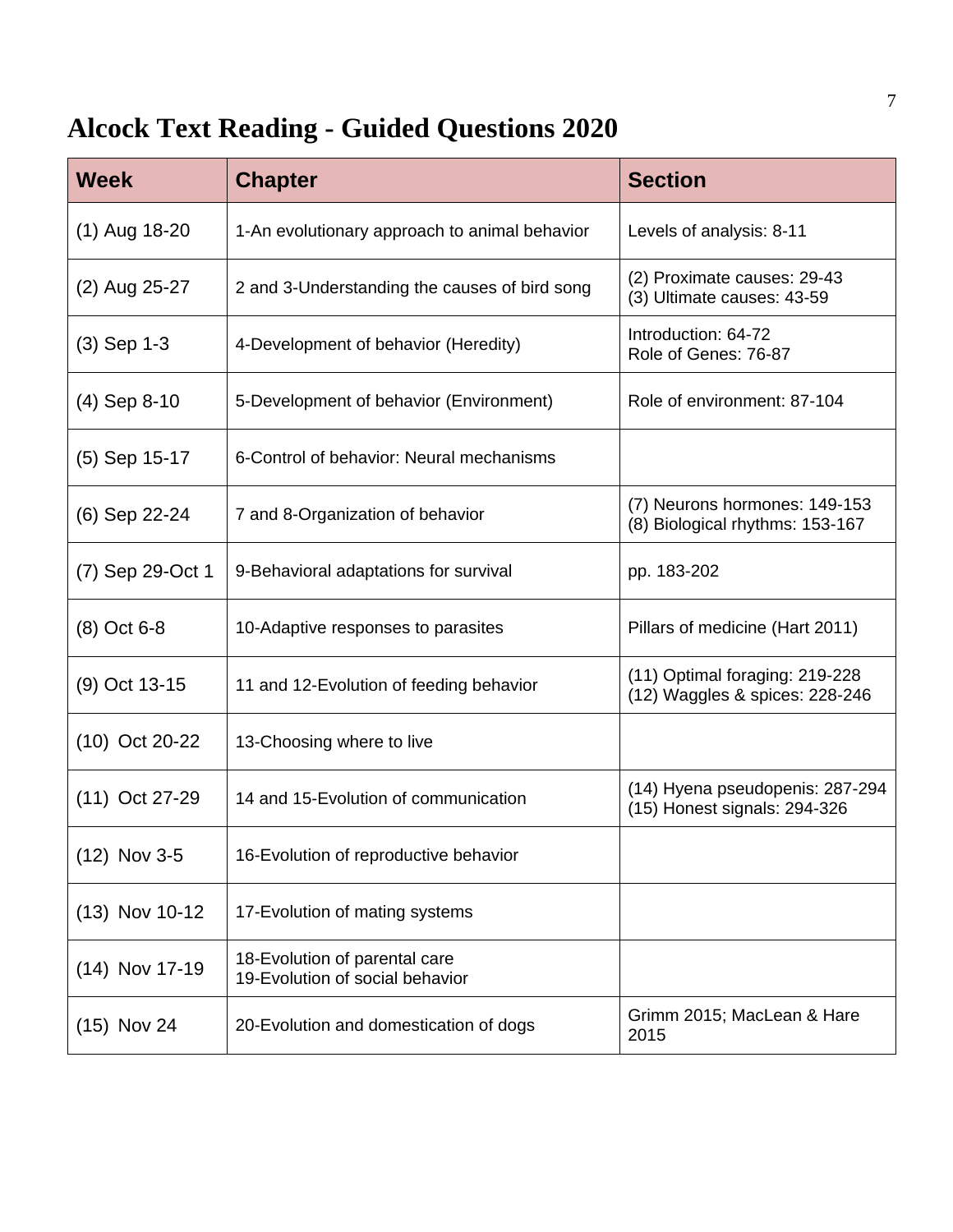# **Classic journal articles in Animal Behavior - 2020**

| <b>Article #</b> | <b>Citation</b>                                                                                                                                                                                     | <b>Due Date</b> |
|------------------|-----------------------------------------------------------------------------------------------------------------------------------------------------------------------------------------------------|-----------------|
| 1                | Marler P, Tamura M (1964). Culturally transmitted patterns of<br>vocal behavior in sparrows. Science 146: 1483-1486                                                                                 | Wed Aug 28      |
| 2                | Garcia J, Koelling RA (1966). Relation of cue to consequence in<br>avoidance learning. Psychon. Science 4: 123-124.                                                                                 | Wed Sept 11     |
| 3                | McComb, K (1987). Roaring by red deer stags. Nature 330:648-<br>649.                                                                                                                                | Wed Oct 2       |
| 4                | Zach R (1979). Shell dropping: decision-making and optimal<br>foraging in northwestern crows. Behaviour 68:106-117.                                                                                 | Wed Oct 16      |
| 5                | Mooring MS, McKenzie AA, Hart BL (1996). Grooming in impala: Role of<br>oral grooming in removal of ticks and effects of ticks in increasing<br>grooming rate. Physiology and Behavior 59: 965-971. | Wed Nov 6       |
| 6                | Andersson M (1982). Female choice selects for extreme tail length<br>in a widowbird. Nature 299:818-820.                                                                                            | Wed Nov 20      |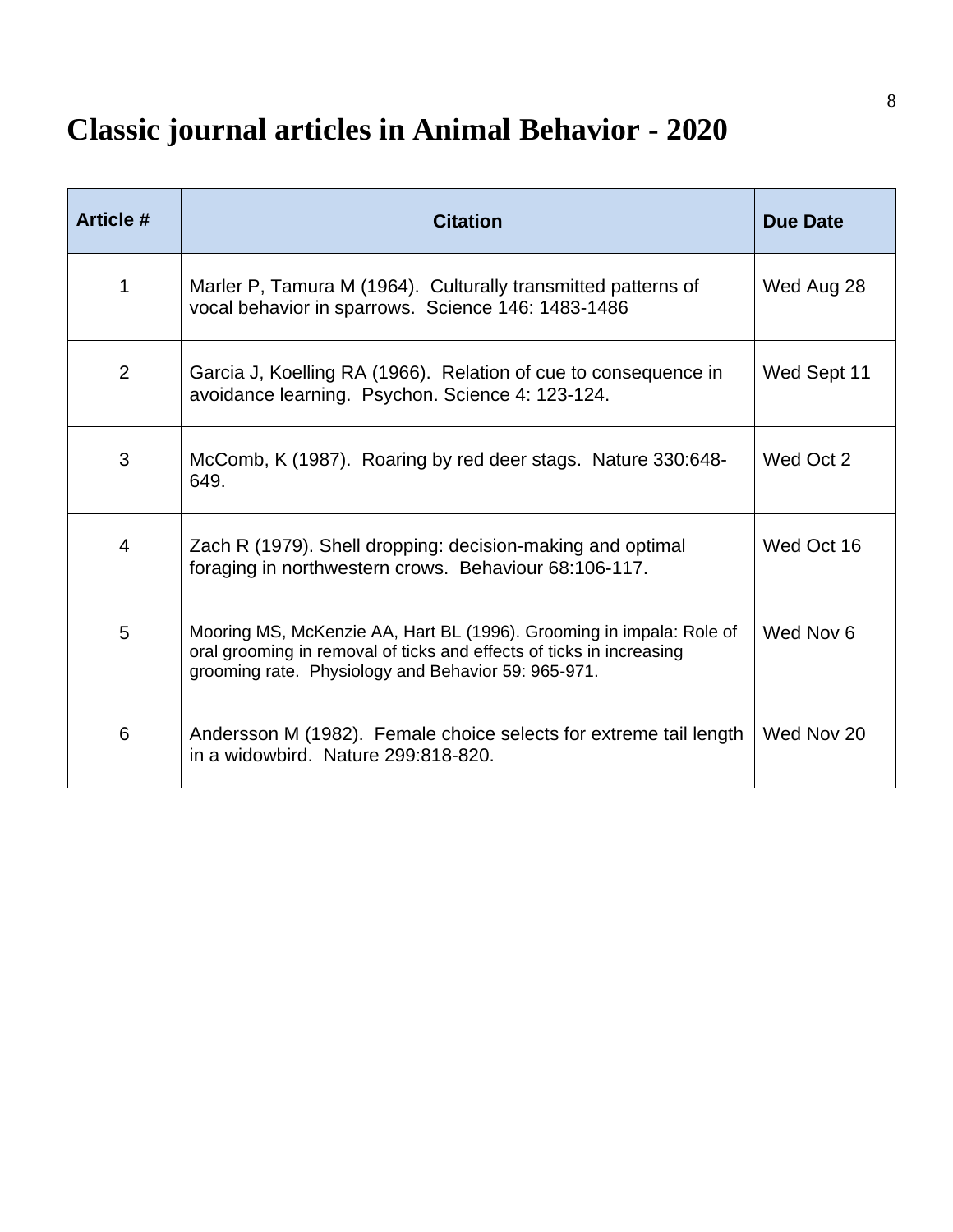## **BIO 4030 – ANIMAL BEHAVIOR Fall 2020, Online Class Schedule**

**\*** all times are Pacific Time (PT)

Assume 3 min per page

| <b>Date</b>                                                     | <b>Class Content</b>                                        | <b>Assignment Due</b>                    | Min       |  |
|-----------------------------------------------------------------|-------------------------------------------------------------|------------------------------------------|-----------|--|
| Module 1: Introduction to the study of animal behavior          |                                                             |                                          |           |  |
| Week 1: Aug. 18-20                                              |                                                             |                                          |           |  |
| Tues, Aug. 18                                                   | Zoom Class: 1:30-2:15 pm                                    | Alcock Chapter 1                         | 45        |  |
|                                                                 |                                                             | Tinbergen's 4 levels of analysis (8-11)  | 12        |  |
| Wed., Aug. 19                                                   | Zoom Lab: 2:45-3:15 pm                                      | Methods of animal behavior research      | 30        |  |
|                                                                 |                                                             | <b>AZA Video Series</b>                  | 164       |  |
| Thu., Aug 20                                                    | Zoom Class: 1:30-2:15 pm                                    |                                          | 45        |  |
|                                                                 | <b>Module 2: Proximate and ultimate causes of behavior</b>  |                                          |           |  |
|                                                                 | Week 2: Aug. 25-27                                          |                                          |           |  |
| Tues., Aug.                                                     | Zoom Class: 1:30-2:15 pm                                    | Alcock Chapter 2-3                       | 45        |  |
| 25                                                              |                                                             | Proximate causes of behavior (29-43)     | 42        |  |
|                                                                 |                                                             | Ultimate causes of behavior (43-59)      | 48        |  |
| Wed., Aug. 26                                                   | Zoom Lab: 2:45-3:15 pm                                      | Journal Article assignment #1            | $10 + 50$ |  |
|                                                                 |                                                             | Methods of animal behavior research      | 30        |  |
|                                                                 |                                                             | Practice AZA Video Ch. 5                 | 60        |  |
| Thu., Aug. 27                                                   | Zoom Class: 1:30-2:15 pm                                    |                                          | 45        |  |
|                                                                 | <b>Module 3: Development of behavior: focus on heredity</b> |                                          |           |  |
|                                                                 | <b>Week 3: Sept. 1-3</b>                                    |                                          |           |  |
| Tues., Sept. 1                                                  | Zoom Class: 1:30-2:15 pm                                    | <b>Alcock Chapter 4</b>                  | 45        |  |
|                                                                 |                                                             | Introduction (64-72)                     | 24        |  |
|                                                                 |                                                             | Role of Genes (76-87)                    | 33        |  |
| Wed., Sept. 2                                                   | Field Lab: San Diego Zoo                                    | Field trip for practice sampling methods | 210       |  |
| Thu., Sept. 3                                                   | Zoom Class: 1:30-2:15 pm                                    |                                          | 45        |  |
| <b>Module 4: Development of behavior: focus on environment</b>  |                                                             |                                          |           |  |
|                                                                 | <b>Week 4: Sept. 8-10</b>                                   |                                          |           |  |
| Tues., Sept. 8                                                  | Zoom Class: 1:30-2:15 pm                                    | <b>Alcock Chapter 5</b>                  | 45        |  |
|                                                                 |                                                             | Role of environment (87-104)             | 51        |  |
| Wed., Sept. 9                                                   | Field Lab: San Diego Zoo                                    | Journal Article assignment #2            | $6 + 50$  |  |
| Thu., Sept. 10                                                  | Zoom Class: 1:30-2:15 pm                                    |                                          | 45        |  |
|                                                                 | <b>Module 5: Control of behavior: neural mechanisms</b>     |                                          |           |  |
|                                                                 | <b>Week 5: Sept. 15-17</b>                                  |                                          |           |  |
| Tues., Sept.                                                    | Zoom Class: 1:30-2:15 pm                                    |                                          | 45        |  |
| 15                                                              |                                                             | Alcock Chapter $6(105-148)$              | 129       |  |
| Wed., Sept.                                                     | Field Lab: San Diego Zoo                                    | Video: Animal Language (50 min)          | 90        |  |
| 16                                                              |                                                             |                                          |           |  |
| Thu., Sept. 17                                                  | Zoom Class: 1:30-2:15 pm                                    |                                          | 45        |  |
| <b>Module 6: Organization of behavior: neurons and hormones</b> |                                                             |                                          |           |  |
|                                                                 | Week 6: Sept. 22-24                                         |                                          |           |  |
| Tues., Sept.                                                    | Zoom Class: 1:30-2:15 pm                                    | Alcock Chapter 7-8                       | 45        |  |
| 22                                                              |                                                             | Neurons and hormones (149-153)           | 12        |  |
|                                                                 |                                                             | Biological rhythms (153-167)             | 42        |  |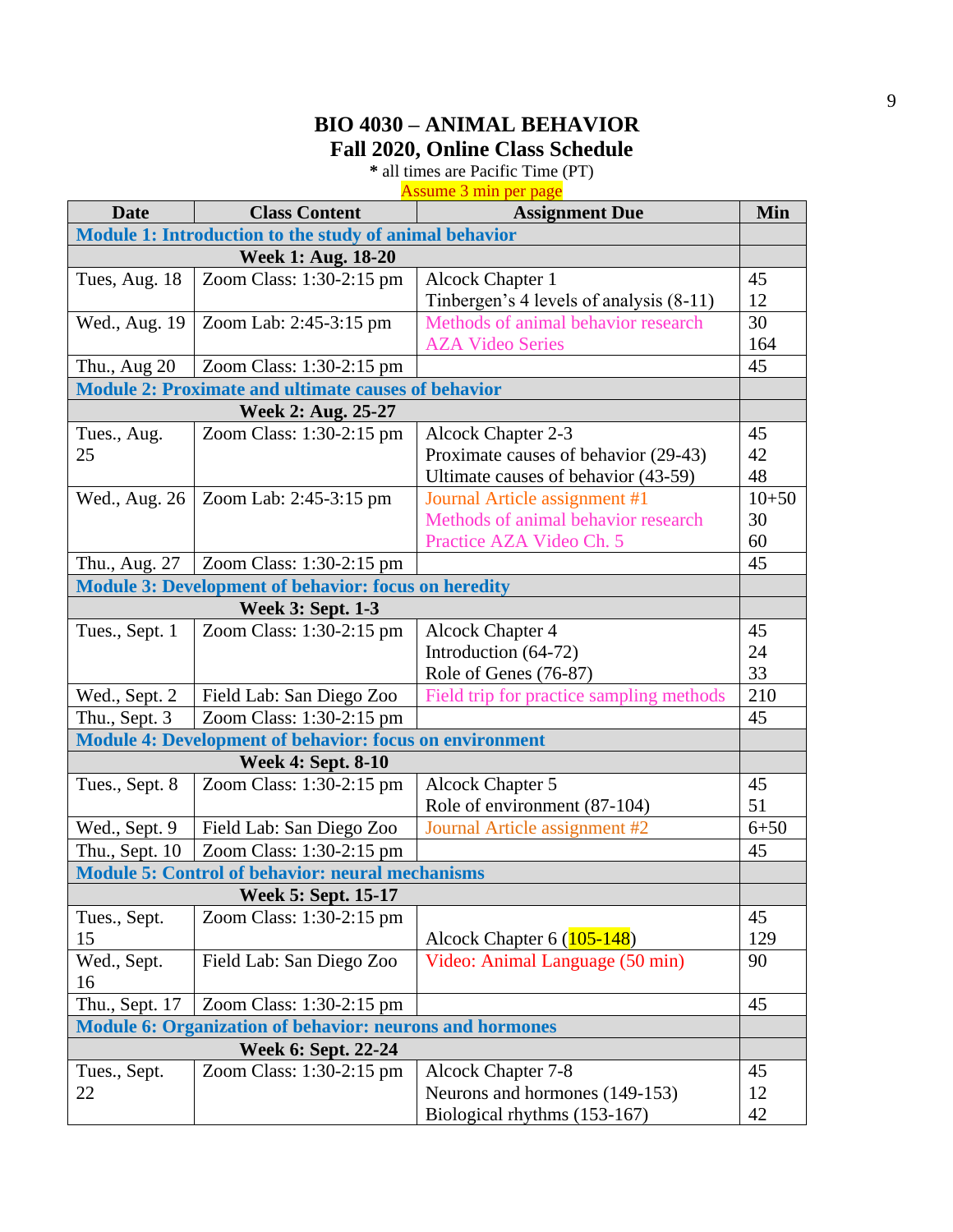| Wed., Sept.                                                          | Field Lab: San Diego Zoo                              | Exam 1 (Honorlock)                                                | 120       |  |
|----------------------------------------------------------------------|-------------------------------------------------------|-------------------------------------------------------------------|-----------|--|
| 23                                                                   |                                                       |                                                                   | 300       |  |
| Thu., Sept. 24                                                       | Zoom Class: 1:30-2:15 pm                              |                                                                   | 45        |  |
|                                                                      | <b>Module 7: Behavioral adaptations</b>               |                                                                   |           |  |
|                                                                      | <b>Week 7: Sept. 29-Oct. 1</b>                        |                                                                   |           |  |
| Tues., Sept.                                                         | Zoom Class: 1:30-2:15 pm                              | Alcock Chapter 6                                                  | 45        |  |
| 29                                                                   |                                                       | Behavioral adaptations (183-202)                                  | 19        |  |
| Wed., Sept.                                                          | Field Lab: San Diego Zoo                              | Journal Article assignment #3                                     | $6 + 50$  |  |
| 30                                                                   |                                                       |                                                                   |           |  |
| Thu., Oct. 1                                                         | Zoom Class: 1:30-2:15 pm                              |                                                                   | 45        |  |
|                                                                      | <b>Module 8: Parasite defense and animal medicine</b> |                                                                   |           |  |
|                                                                      | <b>Week 8, Oct. 6-8</b>                               |                                                                   |           |  |
| Tues., Oct. 6                                                        | Zoom Class: 1:30-2:15 pm                              | Hart $(2011)$ reading $(12 \text{ pp.})$<br>Pillars of medicine   | 45<br>36  |  |
| Wed., Oct. 7                                                         | Field Lab: San Diego Zoo                              | Video: Animal Medicine (50 min)                                   | 90        |  |
| Thu., Oct. 8                                                         | Zoom Class: 1:30-2:15 pm                              |                                                                   | 45        |  |
|                                                                      | <b>Module 9: Evolution of feeding behavior</b>        |                                                                   |           |  |
|                                                                      | Week 9, Oct. 13-15                                    |                                                                   |           |  |
| Tues., Oct. 13                                                       | Zoom Class: 1:30-2:15 pm                              | Alcock Chapter 11-12                                              | 45        |  |
|                                                                      |                                                       | Optimal foraging (219-228)                                        | 27        |  |
|                                                                      |                                                       | Waggles and spices (228-246)                                      | 54        |  |
| Wed., Oct. 14                                                        | Field Lab: San Diego Zoo                              | Journal Article assignment #4                                     | $60 + 50$ |  |
| Thu., Oct. 15                                                        | Zoom Class: 1:30-2:15 pm                              |                                                                   | 45        |  |
|                                                                      | <b>Module 10: Choosing where to live</b>              |                                                                   |           |  |
| Week 10, Oct. 20-22                                                  |                                                       |                                                                   |           |  |
| Tues., Oct. 20                                                       | Zoom Class: 1:30-2:15 pm                              | Alcock Chapter 13 $(247-286)$                                     | 45        |  |
|                                                                      |                                                       | Choosing where to live                                            | 117       |  |
| Wed., Oct. 21                                                        | Field Lab: San Diego Zoo                              | Video: Animal Emotions (50 min)                                   | 90        |  |
| Thu., Oct. 22                                                        | Zoom Class: 1:30-2:15 pm                              |                                                                   | 45        |  |
| <b>Module 11: Evolution of communication</b>                         |                                                       |                                                                   |           |  |
|                                                                      | Week 11, Oct. 27-29                                   |                                                                   |           |  |
|                                                                      | Tues., Oct. 27   Zoom Class: 1:30-2:15 pm             | Alcock Chapter 14-15                                              | 45        |  |
|                                                                      |                                                       | Hyena pseudopenis (287-294)                                       | 21        |  |
|                                                                      |                                                       | Honest signals (228-246)                                          | 54        |  |
| Wed., Oct. 28                                                        | Field Lab: San Diego Zoo                              | $\overline{\text{Exam 2}}$ (Honorlock)                            | 120       |  |
|                                                                      |                                                       |                                                                   | 300       |  |
| Thu., Oct. 29                                                        | Zoom Class: 1:30-2:15 pm                              |                                                                   | 45        |  |
|                                                                      | <b>Module 12: Evolution of reproductive behavior</b>  |                                                                   |           |  |
|                                                                      | <b>Week 12, Nov. 3-5</b>                              |                                                                   |           |  |
| Tues., Nov. 3                                                        | Zoom Class: 1:30-2:15 pm                              | Alcock Chapter 16-17                                              | 45<br>60  |  |
|                                                                      |                                                       | Evolution of reproductive behavior<br>Evolution of mating systems | 60        |  |
| Wed., Nov. 4                                                         | Field Lab: San Diego Zoo                              | Journal Article assignment #5                                     | $21 + 50$ |  |
| Thu., Nov. 5                                                         | Zoom Class: 1:30-2:15 pm                              |                                                                   | 45        |  |
|                                                                      |                                                       |                                                                   |           |  |
| <b>Module 13: Evolution of mating systems</b><br>Week 13, Nov. 10-12 |                                                       |                                                                   |           |  |
|                                                                      |                                                       |                                                                   |           |  |